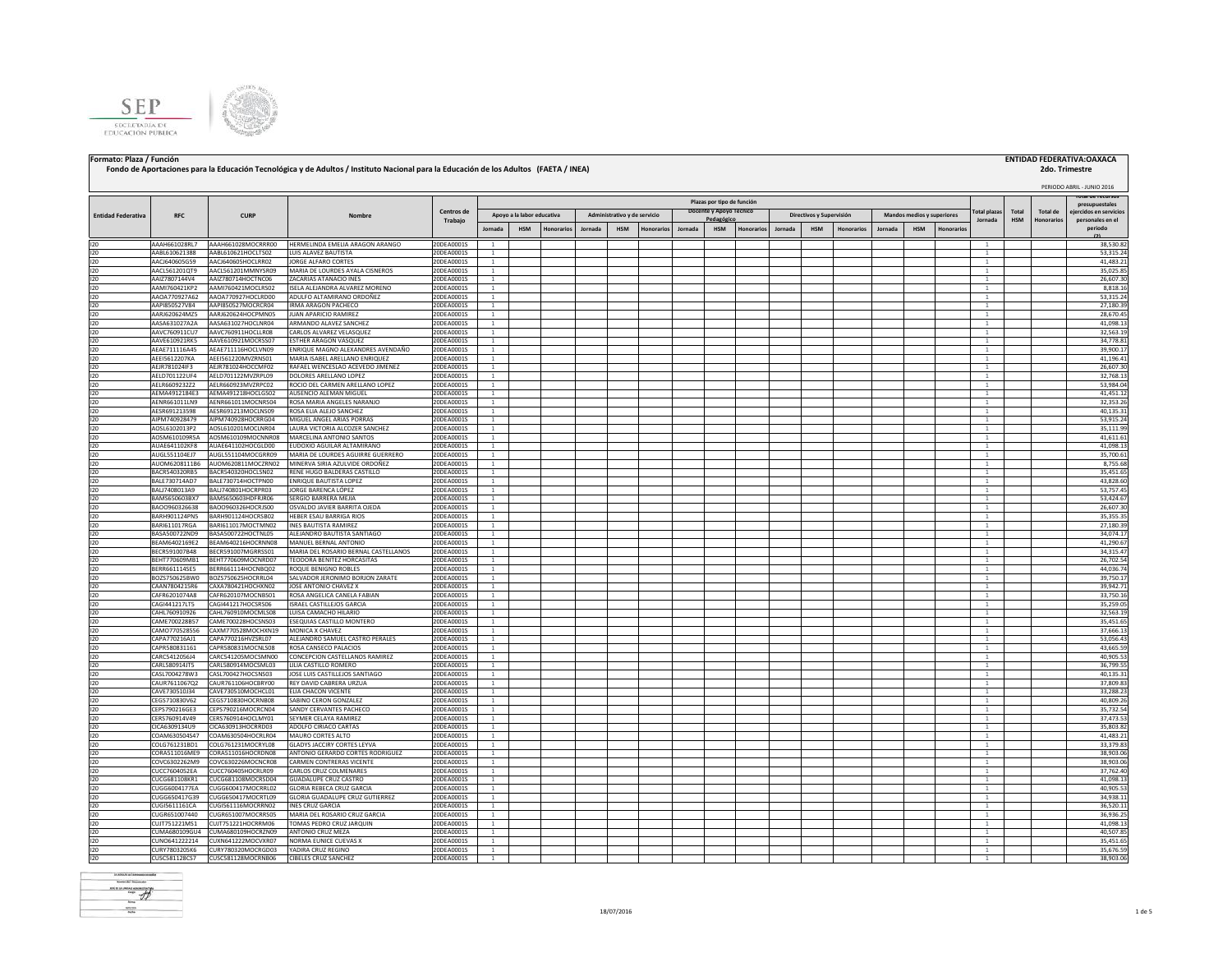



## **2do. Trimestre**

|                           |                                       |                                          |                                                                 |                          |                                                       |  |  |                              |  |  |           |  |              |                          |                                   |                              | PERIODO ABRIL - JUNIO 2016<br>rotar de recursos |  |                                            |
|---------------------------|---------------------------------------|------------------------------------------|-----------------------------------------------------------------|--------------------------|-------------------------------------------------------|--|--|------------------------------|--|--|-----------|--|--------------|--------------------------|-----------------------------------|------------------------------|-------------------------------------------------|--|--------------------------------------------|
|                           | <b>RFC</b>                            |                                          |                                                                 | Centros de               | Plazas por tipo de función<br>Docente y Apoyo Técnico |  |  |                              |  |  |           |  | 'otal plazas |                          | <b>Total de</b>                   | presupuestales               |                                                 |  |                                            |
| <b>Entidad Federativa</b> |                                       | <b>CURP</b>                              | Nombre                                                          | Trabaic                  | Apovo a la labor educativa                            |  |  | Administrativo y de servicio |  |  | Pedagógic |  |              | Directivos y Supervisión | <b>Mandos medios y superiores</b> | <b>Jornada</b>               | Total<br><b>HSM</b>                             |  | ejercidos en servicios<br>personales en el |
| 120                       | CUSD661223SC1                         | CUSD661223HOCRLG00                       | DAGOBERTO CRUZ SALVATIERRA                                      | 20DEA0001S               |                                                       |  |  |                              |  |  |           |  |              |                          |                                   | 1                            |                                                 |  | 40.520.39                                  |
| 120                       | DEGJ730102RL5                         | DEGJ730102HOCSRS04                       | JESUS RANGEL DESALES GUERACH                                    | 20DEA0001S               |                                                       |  |  |                              |  |  |           |  |              |                          |                                   | $\mathbf{1}$                 |                                                 |  | 39.942.7                                   |
| 120                       | DIMD700627M67                         | DIMD700627HOCZRR07                       | DARIO DIAZ MARTINEZ                                             | 20DEA0001S               |                                                       |  |  |                              |  |  |           |  |              |                          |                                   |                              |                                                 |  | 40,475.7                                   |
| 120                       | DIMZ860407RY7                         | DIMZ860407HOCLJL04                       | ZALATIEL DILLANES MIJANGOS                                      | 20DEA0001S               |                                                       |  |  |                              |  |  |           |  |              |                          |                                   | $\mathbf{1}$                 |                                                 |  | 31,600.37                                  |
| 120                       | DOJA780111JF3                         | DOJA780111HOCRML01                       | ALAIN DORANTES JIMENEZ                                          | 20DEA0001S               | $\mathbf{1}$                                          |  |  |                              |  |  |           |  |              |                          |                                   | $\mathbf{1}$                 |                                                 |  | 39,557.63                                  |
| 120                       | EUMR700919FU1                         | EUMR700919HOCSNC05                       | RICARDO ESTUDILLO MONTALVO                                      | 20DEA0001S               |                                                       |  |  |                              |  |  |           |  |              |                          |                                   | $\overline{1}$               |                                                 |  | 39,797.6                                   |
| 120                       | FAGS610530QG0                         | FAGS610530MDFRNL05                       | SOLEDAD FRANCO GONZALEZ                                         | 20DEA0001S               | $\mathbf{1}$                                          |  |  |                              |  |  |           |  |              |                          |                                   | $\overline{1}$               |                                                 |  | 34,286.6                                   |
| 120                       | FEOR780413UD5                         | FFOR780413MDFRRC04                       | ROCIO FERIA ORTIZ                                               | 20DEA0001S               | $\mathbf{1}$                                          |  |  |                              |  |  |           |  |              |                          |                                   | $\mathbf{1}$                 |                                                 |  | 39,459.57                                  |
| 120                       | FETP761101LQ1                         | FETP761101HOCLRR00                       | PERFECTO FELIPE TRAPAGA                                         | 20DEA0001S               | $\mathbf{1}$                                          |  |  |                              |  |  |           |  |              |                          |                                   | $\mathbf{1}$                 |                                                 |  | 40,327.8                                   |
| 120                       | FOGR7109293C0                         | FOGR710929HHGLNF05                       | RAFAEL FLORES GONZALEZ                                          | 20DEA0001S               | $\mathbf{1}$                                          |  |  |                              |  |  |           |  |              |                          |                                   | $\mathbf{1}$                 |                                                 |  | 41,530.6                                   |
| 120                       | FOIM631111SX9                         | FOIM631111HOCLGR06                       | MARTIN FLORES IGNACIO                                           | 20DEA0001S               |                                                       |  |  |                              |  |  |           |  |              |                          |                                   |                              |                                                 |  | 53,255.5                                   |
| 120                       | FOPE560130AZ7                         | FOPE560130HOCLBP00                       | EPIFANIO FLORES PUEBLITA                                        | 20DEA0001S               |                                                       |  |  |                              |  |  |           |  |              |                          |                                   |                              |                                                 |  | 40,873.44                                  |
| 120                       | FOZB740430RX0                         | FOZB740430HOCLRN19                       | BENITO JAIME FLORES ZURITA                                      | 20DEA0001S               | <sup>1</sup>                                          |  |  |                              |  |  |           |  |              |                          |                                   | $\mathbf{1}$                 |                                                 |  | 40,567.89                                  |
| 120                       | <b>FUSC7603059E9</b>                  | FUSC760305MOCNLR09                       | MARIA DEL CARMEN FUENTES SOLAR                                  | 20DEA0001S               | <sup>1</sup>                                          |  |  |                              |  |  |           |  |              |                          |                                   | -1                           |                                                 |  | 39,974.81                                  |
| 120                       | GAAD7505058R2                         | GAAD750505HOCRNV03                       | DAVID GARCIA ANGEL                                              | 20DEA0001S               | <sup>1</sup>                                          |  |  |                              |  |  |           |  |              |                          |                                   | $\mathbf{1}$                 |                                                 |  | 39.942.7                                   |
| 120                       | GAAF6806043C1                         | GAAF680604HOCLGR01                       | FRANCISCO GALLARDO AGUILAR                                      | 20DEA0001S               | $\mathbf{1}$                                          |  |  |                              |  |  |           |  |              |                          |                                   | $\mathbf{1}$                 |                                                 |  | 26,989.36                                  |
| 120                       | GACA720925CRA                         | GACA720925HDFSDL05                       | ALFREDO GASGA CID DEL PRADO                                     | 20DEA0001S               |                                                       |  |  |                              |  |  |           |  |              |                          |                                   | $\mathbf{1}$                 |                                                 |  | 53,232.45                                  |
| 120                       | GAGA830814T26                         | GAGA830814MOCLLS02                       | ASUNCION NERY GALINDO GALINDO                                   | 20DEA0001S               |                                                       |  |  |                              |  |  |           |  |              |                          |                                   |                              |                                                 |  | 30,383.03                                  |
| 120                       | GALF7301112S5                         | GALF730111MOCRPR03                       | FRANCISCA GUILLERMINA GARCIA LOPEZ                              | 20DEA0001S               |                                                       |  |  |                              |  |  |           |  |              |                          |                                   |                              |                                                 |  | 39,750.17                                  |
| 120                       | GALM6010238X3                         | GALM601023MOCRNR04                       | MARGARITA LETICIA GARCIA LUNA                                   | 20DEA0001S               | $\mathbf{1}$                                          |  |  |                              |  |  |           |  |              |                          |                                   | $\mathbf{1}$                 |                                                 |  | 38,716.94                                  |
| 120                       | GALR710301FK6                         | GALR710301MOCLBS04                       | ROSA MARIA GALLEGOS LABIAS                                      | 20DEA0001S               | $\overline{1}$                                        |  |  |                              |  |  |           |  |              |                          |                                   | $\mathbf{1}$                 |                                                 |  | 41,066.03                                  |
| 120                       | GALS700622D4A                         | GALS700622MOCRPY07                       | SYLVIA MAGDALENA GARCIA LOPEZ                                   | 20DEA0001S               |                                                       |  |  |                              |  |  |           |  |              |                          |                                   | $\overline{1}$               |                                                 |  | 29.583.0                                   |
| 120                       | GAME670305114                         | GAME670305MOCRRL09                       | <b>FLIZARETH GARCIA MARTINEZ</b>                                | 20DEA0001S               | $\mathbf{1}$                                          |  |  |                              |  |  |           |  |              |                          |                                   | $\mathbf{1}$                 |                                                 |  | 41,520.39                                  |
| 120                       | GAMF891009AE3                         | GAMF891009MBCRNT06                       | FATIMA DEL ROSARIO GARCIA MENDOZA                               | 20DEA0001S               | $\overline{1}$                                        |  |  |                              |  |  |           |  |              |                          |                                   | $\mathbf{1}$                 |                                                 |  | 33,474.17                                  |
| 120                       | GANT8105197E8                         | GANT810519HOCRXR00                       | TARCIS GARCIA NUÑEZ                                             | 20DEA0001S               |                                                       |  |  |                              |  |  |           |  |              |                          |                                   | $\mathbf{1}$                 |                                                 |  | 27,180.39                                  |
| 120                       | GATI700220R64                         | GATI700220MOCRMR07                       | <b>IRMA GARCIA TAMAYO</b>                                       | 20DEA0001S               | $\mathbf{1}$                                          |  |  |                              |  |  |           |  |              |                          |                                   | $\mathbf{1}$                 |                                                 |  | 41.530.6                                   |
| 120                       | GAVC800126EG4                         | GAVC800126MOCYLL08                       | CLAUDIA LILIANA GAY VALENCIA                                    | 20DEA0001S               | $\mathbf{1}$                                          |  |  |                              |  |  |           |  |              |                          |                                   | $\mathbf{1}$                 |                                                 |  | 27,638.88                                  |
| 120                       | GOCL5306113T1                         | GOCL530611HOCMSS00                       | LUIS RAFAEL GOMEZ CASTILLO                                      | 20DEA0001S               |                                                       |  |  |                              |  |  |           |  |              |                          |                                   | $\mathbf{1}$                 |                                                 |  | 39.942.71                                  |
| 120                       | GOFC5803062S4                         | GOFC580306HOCNRR02                       | CIRO GONZALEZ FRANCO                                            | 20DEA0001S               | -1                                                    |  |  |                              |  |  |           |  |              |                          |                                   | $\mathbf{1}$                 |                                                 |  | 34.143.51                                  |
| 120                       | GOMP8107018G7                         | GOMP810701HOCMRD00                       | PEDRO GOMEZ MARQUEZ                                             | 20DEA0001S               | -1                                                    |  |  |                              |  |  |           |  |              |                          |                                   | $\mathbf{1}$                 |                                                 |  | 27,180.39                                  |
| 120                       | GOOP610218T72                         | GOOP610228MOCNRR02                       | PORFIRIA ALFONSINA GONZALEZ ORTEGA                              | 20DEA0001S               | -1                                                    |  |  |                              |  |  |           |  |              |                          |                                   | <sup>1</sup>                 |                                                 |  | 53.315.2                                   |
| 120                       | GOPE610511159                         | GOPF610511HOCNRR06                       | <b>FRNESTO GONZALEZ PERALTA</b>                                 | 20DEA0001S               | $\overline{1}$                                        |  |  |                              |  |  |           |  |              |                          |                                   | $\mathbf{1}$                 |                                                 |  | 43.665.5                                   |
| 120                       | GORJ681203GH6                         | GORJ681203HOCNZV07                       | JAVIER GONZALEZ RUIZ                                            | 20DEA0001S               | -1.                                                   |  |  |                              |  |  |           |  |              |                          |                                   | $\mathbf{1}$                 |                                                 |  | 41,784.10                                  |
| 120                       | GORS630531PT4                         | GORS630531MOCDSL00                       | SILVIA GODINEZ RASGADO                                          | 20DEA0001S               |                                                       |  |  |                              |  |  |           |  |              |                          |                                   |                              |                                                 |  | 40,135.31                                  |
| 120                       | GORS740318BX7                         | GORS740318MDFMYN03                       | SANDRA ANGELICA GOMEZ REYES                                     | 20DEA0001S               |                                                       |  |  |                              |  |  |           |  |              |                          |                                   |                              |                                                 |  | 36.948.5                                   |
| 120                       | GUCF571020QL8                         | GUCF571020HOCTNL07                       | FELICIANO GUTIERREZ CONTRERAS                                   | 20DEA0001S               |                                                       |  |  |                              |  |  |           |  |              |                          |                                   |                              |                                                 |  | 44,661.22                                  |
| 120                       | GUDH680108EC7                         | GUDH680108HOCTZL01                       | HELADIO GUTIERREZ DIAZ                                          | 20DEA0001S               | 1                                                     |  |  |                              |  |  |           |  |              |                          |                                   | $\mathbf{1}$                 |                                                 |  | 44,869.36                                  |
| 120                       | GUMJ680814RK8                         | GUMJ680814MOCTRN02                       | JUANA BELEM GUTIERREZ MORALES                                   | 20DEA0001S               |                                                       |  |  |                              |  |  |           |  |              |                          |                                   | $\overline{1}$               |                                                 |  | 39,557.63                                  |
| 120                       | GUSR6510162R4                         | GUSR651016MOCZLC03                       | ROCIO JULIA GUZMAN SOLANA                                       | 20DEA0001S               |                                                       |  |  |                              |  |  |           |  |              |                          |                                   | $\mathbf{1}$                 |                                                 |  | 40,246.9                                   |
| 120                       | HEBV650315UQ8                         | HEBV650315HOCRRD09                       | VIDAL EDMUNDO HERNANDEZ BARRIENTOS                              | 20DEA0001S               |                                                       |  |  |                              |  |  |           |  |              |                          |                                   | $\mathbf{1}$                 |                                                 |  | 38,468.4                                   |
| 120                       | HECF510117120                         | HECF510117HOCRRL04                       | FLORENTINO NATALIO HERNANDEZ CERVANTES                          | 20DEA0001S               |                                                       |  |  |                              |  |  |           |  |              |                          |                                   |                              |                                                 |  | 53,930.5                                   |
| 120                       | <b>HECM781122PA4</b>                  | HECM781122HOCRNR02                       | MAURO HERNANDEZ CANSECO                                         | 20DEA0001S               | $\mathbf{1}$                                          |  |  |                              |  |  |           |  |              |                          |                                   |                              |                                                 |  | 43,204.1                                   |
| 120                       | HECR740928IY6                         | HECR740928MOCRCQ01                       | RAQUEL HERNANDEZ COCA                                           | 20DEA0001S               | $\overline{1}$                                        |  |  |                              |  |  |           |  |              |                          |                                   | $\mathbf{1}$                 |                                                 |  | 36,855.50                                  |
| 120                       | HEDG730227D28                         | HEDG730227HOCRZL06                       | GILBERTO HERNANDEZ DIAZ                                         | 20DEA0001S               | $\overline{1}$                                        |  |  |                              |  |  |           |  |              |                          |                                   | $\mathbf{1}$                 |                                                 |  | 39,942.71                                  |
| 120                       | HEFR791029JG0                         | HEFR791029HOCRRY08                       | REYNALDO HERNANDEZ FRANCO                                       | 20DEA0001S               | <sup>1</sup>                                          |  |  |                              |  |  |           |  |              |                          |                                   | $\mathbf{1}$                 |                                                 |  | 53,172.38                                  |
| 120                       | HEHC720327BD1                         | HEHC720327MOCRRL06                       | CELSA HERNANDEZ HERNANDEZ                                       | 20DEA0001S               | -1                                                    |  |  |                              |  |  |           |  |              |                          |                                   | $\mathbf{1}$                 |                                                 |  | 37.413.9                                   |
| 120                       | FRIDADA DA HELIO                      | HEHI660424MOCRRR03                       | <b>IRMA HERNANDEZ HERNANDEZ</b>                                 | 20DEA0001S               | $\overline{1}$                                        |  |  |                              |  |  |           |  |              |                          |                                   | $\mathbf{1}$                 |                                                 |  | 38.903.06                                  |
| 120                       | HELA6405036E1                         | HELA640503HOCRPN06                       | ANDRES HERNANDEZ LOPEZ                                          | 20DEA0001S               | -1                                                    |  |  |                              |  |  |           |  |              |                          |                                   | $\mathbf{1}$                 |                                                 |  | 38,051.21                                  |
| 120                       | HELA680221DQ0                         | HELA680221HOCRZN05                       | ANTONIO HERNANDEZ LOAEZA                                        | 20DEA0001S               | 1.                                                    |  |  |                              |  |  |           |  |              |                          |                                   | -1                           |                                                 |  | 41,001.8                                   |
| 120                       | HELA731206AL2                         | HELA731206HOCRPR04                       | AURELIO JESUS HERNANDEZ LOPEZ                                   | 20DEA0001S               |                                                       |  |  |                              |  |  |           |  |              |                          |                                   |                              |                                                 |  | 32,563.1                                   |
| 120                       | HEMF741112KP9                         | HEMF741112MOCRRD04                       | FIDELINA HERNANDEZ MERINO                                       | 20DEA0001S               |                                                       |  |  |                              |  |  |           |  |              |                          |                                   |                              |                                                 |  | 39,557.6                                   |
| 120                       | HERH580904K48                         | HERH580904HGRRZC08                       | HECTOR JAVIER HERNANDEZ RUIZ                                    | 20DEA0001S               |                                                       |  |  |                              |  |  |           |  |              |                          |                                   |                              |                                                 |  | 38,903.06                                  |
| 120                       | HERJ721022QP9                         | HERJ721022HOCRYN07                       | JUAN SANTIAGO HERNANDEZ REYES                                   | 20DEA0001S               | $\overline{1}$                                        |  |  |                              |  |  |           |  |              |                          |                                   | $\mathbf{1}$                 |                                                 |  | 40,648.79                                  |
| 120                       | HFSA750112H92                         | HFSA750112HOCRNL02                       | ALEREDO HERNANDEZ SANTIBAÑEZ                                    | 20DEA0001S               | $\overline{1}$                                        |  |  |                              |  |  |           |  |              |                          |                                   | $\mathbf{1}$                 |                                                 |  | 33.474.1                                   |
| 120                       | HESD620525LU7                         | HESD620525MOCRNM06                       | DOMITILA HERNANDEZ SANCHEZ                                      | 20DEA0001S               | $\overline{1}$                                        |  |  |                              |  |  |           |  |              |                          |                                   | $\mathbf{1}$                 |                                                 |  | 39,206.63                                  |
| 120                       | HESN780925235                         | HESN780925MBCRLR16                       | NORMA HERNANDEZ SOLIS                                           | 20DEA0001S               |                                                       |  |  |                              |  |  |           |  |              |                          |                                   | $\mathbf{1}$                 |                                                 |  | 32.118.03                                  |
| 120                       | HETC620302EK6                         | HETC620302HOCRLR04                       | CRISTOBAL HERNANDEZ TOLEDO                                      | 20DEA0001S               |                                                       |  |  |                              |  |  |           |  |              |                          |                                   | $\mathbf{1}$                 |                                                 |  | 33,196.1                                   |
| 120                       | HEZF670206C56                         | HEZF670206HOCRRL06                       | FELIPE DE JESUS HEREDIA ZARATE                                  | 20DEA0001S               |                                                       |  |  |                              |  |  |           |  |              |                          |                                   |                              |                                                 |  | 38,483.81                                  |
| 120                       | HISI6105248J6                         | HISI610524MOCPND02                       | IDALIA SONIA OLIVIA HIPOLITO SANTIAGO                           | 20DEA0001S               | $\overline{1}$                                        |  |  |                              |  |  |           |  |              |                          |                                   | $\mathbf{1}$                 |                                                 |  | 34,315.47                                  |
|                           |                                       |                                          |                                                                 |                          | $\mathbf{1}$                                          |  |  |                              |  |  |           |  |              |                          |                                   |                              |                                                 |  |                                            |
| 120                       | IURJ811203V25<br>JAOE570420U37        | IURJ811203HOCTYV01<br>JAOE570420MOCRRL05 | JAVIER ITURBIDE REYES<br>ELIA JARQUIN ORTIZ                     | 20DEA0001S<br>20DEA0001S | $\overline{1}$                                        |  |  |                              |  |  |           |  |              |                          |                                   | $\mathbf{1}$<br>$\mathbf{1}$ |                                                 |  | 33,203.54<br>31,134.83                     |
| 120                       |                                       |                                          |                                                                 | 20DEA0001S               |                                                       |  |  |                              |  |  |           |  |              |                          |                                   |                              |                                                 |  |                                            |
| 120<br>120                | JASA531102HS5<br><b>IFMM770413CW5</b> | JASA531102MOCCNN00<br>IFMM770413HOCSIR00 | MARIA DE LOS ANGELES JACINTO SANTOS<br>MARGARITO DE IESUS MEIIA | 20DEA0001S               | 1                                                     |  |  |                              |  |  |           |  |              |                          |                                   | $\mathbf{1}$<br>$\mathbf{1}$ |                                                 |  | 43,665.5<br>43,444.18                      |
|                           |                                       |                                          |                                                                 |                          | $\mathbf{1}$                                          |  |  |                              |  |  |           |  |              |                          |                                   |                              |                                                 |  |                                            |
| 120                       | JICE590225TP9                         | JICE590225MOCMBL06                       | ELVIRA CECILIA JIMENEZ CABALLERO                                | 20DEA0001S               | 1                                                     |  |  |                              |  |  |           |  |              |                          |                                   | $\mathbf{1}$                 |                                                 |  | 27,810.84                                  |
| 120                       | IIME5207231N4                         | JIME520723MOCMRL02                       | ELDA JIMENEZ MORGAN                                             | 20DEA0001S               |                                                       |  |  |                              |  |  |           |  |              |                          |                                   |                              |                                                 |  | 37,289.29                                  |
| 120                       | JIPE670915E29                         | JIPE670915MOCMCV00                       | EVA MIRTHALA JIMENEZ PACHECO                                    | 20DEA0001S               |                                                       |  |  |                              |  |  |           |  |              |                          |                                   |                              |                                                 |  | 40.231.5                                   |
| 120                       | JIPR770214DV3                         | JIPR770214HOCMXB07                       | ROBERTO JIMENEZ PIÑON                                           | 20DEA0001S               |                                                       |  |  |                              |  |  |           |  |              |                          |                                   | $\mathbf{1}$                 |                                                 |  | 54,164.64                                  |
| 120                       | JOSE770124SA1                         | JOSE770124MOCSNL00                       | MARIA ELVIRA JOSE SANTIAGO                                      | 20DEA0001S               |                                                       |  |  |                              |  |  |           |  |              |                          |                                   | $\mathbf{1}$                 |                                                 |  | 27,180.3                                   |
| 120                       | JUAJ450414JC1                         | JUAJ450414HOCRRS03                       | JUSTINO JUAREZ ARAGON                                           | 20DEA0001S               |                                                       |  |  |                              |  |  |           |  |              |                          |                                   | $\overline{1}$               |                                                 |  | 36,799.5                                   |
| 120                       | JULJ8503299J6                         | JULJ850329HOCRLS05                       | <b>IOSE IUAREZ LLAMAS</b>                                       | 20DEA0001S               |                                                       |  |  |                              |  |  |           |  |              |                          |                                   | $\overline{1}$               |                                                 |  | 53,232.4                                   |
| 120                       | JUPO750613A1A                         | JUPO750613HOCRCS06                       | OSVALDO ANTONIO JUAREZ PICHARDO                                 | 20DEA0001S               |                                                       |  |  |                              |  |  |           |  |              |                          |                                   | $\mathbf{1}$                 |                                                 |  | 32,563.1                                   |
| 120                       | KAGX620119557                         | KXGA620119HYNNNL05                       | ALBERTO KANTUN GONZALEZ                                         | 20DEA0001S               |                                                       |  |  |                              |  |  |           |  |              |                          |                                   | $\mathbf{1}$                 |                                                 |  | 43,023.7                                   |
| 120                       | LECE540605AN2                         | LECE540605MOCNRL06                       | ELOISA JOSEFINA LEON CRUZ                                       | 20DEA0001S               |                                                       |  |  |                              |  |  |           |  |              |                          |                                   |                              |                                                 |  | 27,123.12                                  |

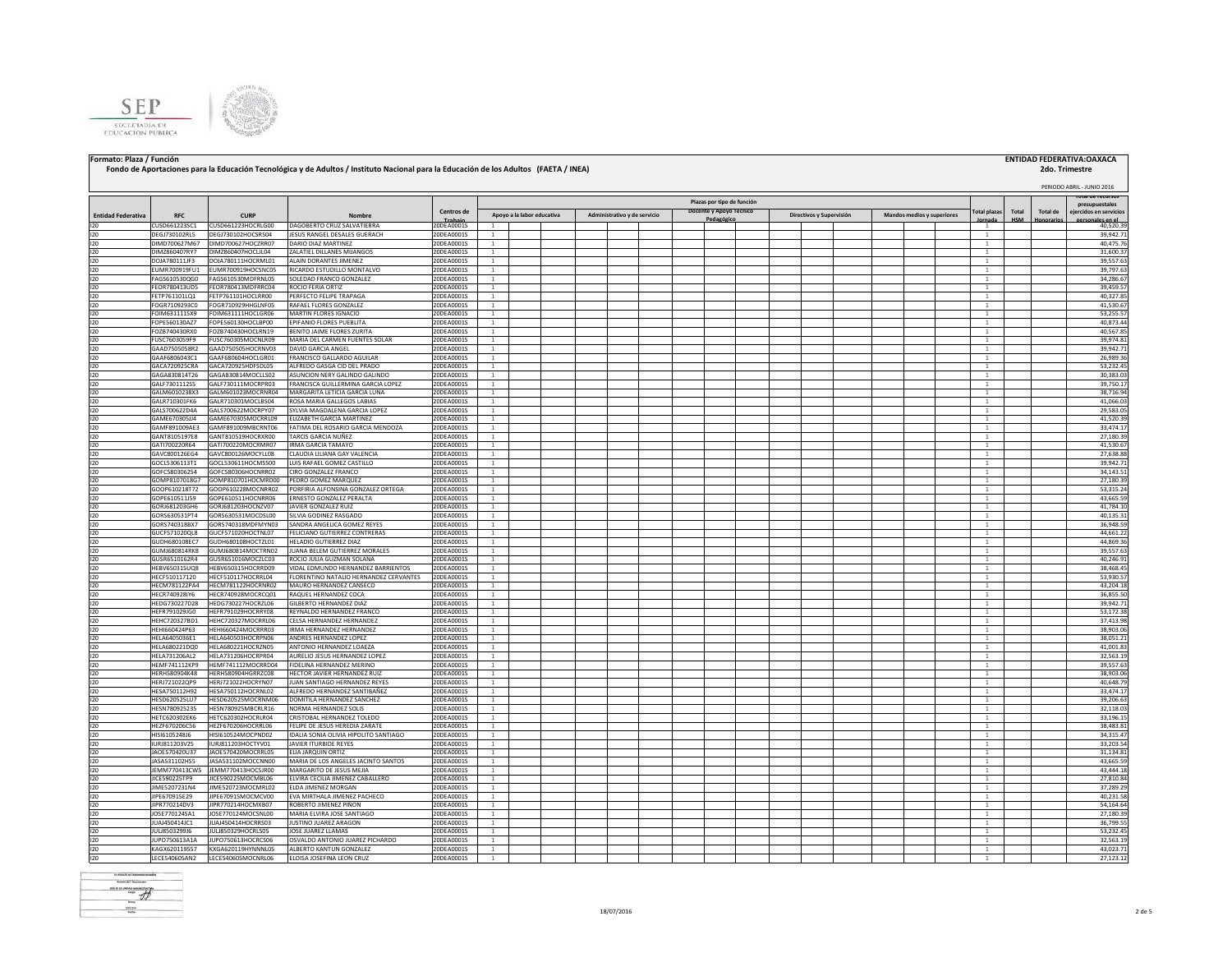



## PERIODO ABRIL - JUNIO 2016 **2do. Trimestre**

|                           |                                 |                                          |                                                          |                                    | <b>PERIODO ABRIL - JUNIO ZUI 6</b> |  |  |                              |  |                            |  |            |                          |  |  |                            |  | rotar de recursos   |              |                 |                        |  |                        |
|---------------------------|---------------------------------|------------------------------------------|----------------------------------------------------------|------------------------------------|------------------------------------|--|--|------------------------------|--|----------------------------|--|------------|--------------------------|--|--|----------------------------|--|---------------------|--------------|-----------------|------------------------|--|------------------------|
|                           | RFC                             | <b>CURP</b><br>LIEN650921HOCBSX04        | Nombre<br>NOE LIBORIO ESCAMILLA                          |                                    |                                    |  |  |                              |  | Plazas por tipo de función |  |            |                          |  |  |                            |  |                     |              |                 | presupuestales         |  |                        |
| <b>Entidad Federativa</b> |                                 |                                          |                                                          | Centros de<br>Trabai<br>20DEA0001S | Apoyo a la labor educativa         |  |  | Administrativo y de servicio |  | Docente y Apoyo Técnico    |  |            | Directivos y Supervisión |  |  | Mandos medios y superiores |  | <b>Total plazas</b> | <b>Total</b> | <b>Total de</b> | ejercidos en servicios |  |                        |
| 120                       | LIEN6509218R7                   |                                          |                                                          |                                    |                                    |  |  |                              |  |                            |  | Pedagógico |                          |  |  |                            |  |                     |              | -1              |                        |  | ales en el<br>40,712.9 |
| 120                       | LIMC740127RW4                   | LIMC740127MOCNTC06                       | CICLALLUNARES MATUS                                      | 20DEA0001S                         |                                    |  |  |                              |  |                            |  |            |                          |  |  |                            |  |                     |              | $\overline{1}$  |                        |  | 39.750.1               |
| 120                       | LOAH641025SN2                   | LOAH641025HOCPNC08                       | HECTOR LOPEZ ANTONIO                                     | 20DEA0001S                         | $\overline{1}$                     |  |  |                              |  |                            |  |            |                          |  |  |                            |  |                     |              | $\overline{1}$  |                        |  | 41,098.1               |
| 120                       | LOAR670604CT0                   | LOAR670604MOCPNT05                       | RUTILIA LOPEZ ANTONIO                                    | 20DEA0001S                         | $\overline{1}$                     |  |  |                              |  |                            |  |            |                          |  |  |                            |  |                     |              | $\mathbf{1}$    |                        |  | 36,004.3               |
| 120                       | LOCA681026FT9                   | LXCA681026HOCPSL06                       | ALFREDO CARLOS LOPEZ CASTRO                              | 20DEA0001S                         | $\mathbf{1}$                       |  |  |                              |  |                            |  |            |                          |  |  |                            |  |                     |              | $\mathbf{1}$    |                        |  | 40,135.3               |
| 120                       | LOCG650407U15                   | LOCG650407MOCPRD05                       | GUADALUPE LOPEZ CARRASCO                                 | 20DEA0001S                         | $\overline{1}$                     |  |  |                              |  |                            |  |            |                          |  |  |                            |  |                     |              | $\overline{1}$  |                        |  | 44,036.7               |
|                           |                                 |                                          |                                                          |                                    |                                    |  |  |                              |  |                            |  |            |                          |  |  |                            |  |                     |              | $\mathbf{1}$    |                        |  |                        |
| 120                       | LOCH780529JC7                   | LOCH780529HOCPRR03                       | HIRAM LOPEZ CARRASCO                                     | 20DEA0001S                         |                                    |  |  |                              |  |                            |  |            |                          |  |  |                            |  |                     |              |                 |                        |  | 39,893.9               |
| 120                       | LOGA6810026G2                   | LOGA681002HOCPRN09                       | ANDRES LOPEZ GARCIA                                      | 20DEA0001S                         | $\mathbf{1}$                       |  |  |                              |  |                            |  |            |                          |  |  |                            |  |                     |              | $\mathbf{1}$    |                        |  | 54,277.1               |
| 120                       | LOGJ5909045I0                   | LOGJ590904HOCPMM07                       | JAIME LOPEZ GOMEZ                                        | 20DEA0001S                         | $\overline{1}$                     |  |  |                              |  |                            |  |            |                          |  |  |                            |  |                     |              |                 |                        |  | 41,085.53              |
| 120                       | LOGJ6502272F3                   | LOGJ650227HOCPLL02                       | JULIO CESAR LOPEZ GALVEZ                                 | 20DEA0001S                         | <sup>1</sup>                       |  |  |                              |  |                            |  |            |                          |  |  |                            |  |                     |              | <sup>1</sup>    |                        |  | 37.088.45              |
| 120                       | LOGJ680624MYA                   | LOGJ680624HOCPNN02                       | JUAN CARLOS LOPEZ GONZALEZ                               | 20DEA0001S                         | <sup>1</sup>                       |  |  |                              |  |                            |  |            |                          |  |  |                            |  |                     |              | -1              |                        |  | 41,579.51              |
| 120                       | LOGV710228FJA                   | LOGV710228HOCPNC05                       | VICTOR LOPEZ GUENDOLAIN                                  | 20DEA0001S                         | <sup>1</sup>                       |  |  |                              |  |                            |  |            |                          |  |  |                            |  |                     |              | 1               |                        |  | 37,313.08              |
| $120 -$                   | LOHT671003KL7                   | LOHT671003MOCPRR02                       | TERESITA DE JESUS LOPEZ HERNANDEZ                        | 20DEA0001S                         | <sup>1</sup>                       |  |  |                              |  |                            |  |            |                          |  |  |                            |  |                     |              | $\mathbf{1}$    |                        |  | 40.344.7               |
| 120                       | LOLA700424Q88                   | LOLA700424HOCPPL03                       | ALEJANDRO LOPEZ LOPEZ                                    | 20DEA0001S                         | <sup>1</sup>                       |  |  |                              |  |                            |  |            |                          |  |  |                            |  |                     |              | 1               |                        |  | 42,515.31              |
| 120                       | LOLR711207D61                   | LOLR711207MOCPSC08                       | ROCELIA LOPEZ LUIS                                       | 20DEA0001S                         | -1                                 |  |  |                              |  |                            |  |            |                          |  |  |                            |  |                     |              | 1               |                        |  | 38,436.3               |
| 120                       | LOLT6312289C4                   | LOLT631228MOCPSF08                       | EOFILA LOPEZ LUIS                                        | 20DEA0001S                         |                                    |  |  |                              |  |                            |  |            |                          |  |  |                            |  |                     |              |                 |                        |  | 41,868.3               |
| 120                       | LOMF6504039G1                   | LOMF650403MOCPJR07                       | FRANCISCA OFELIA LOPEZ MEJIA                             | 20DEA0001S                         |                                    |  |  |                              |  |                            |  |            |                          |  |  |                            |  |                     |              |                 |                        |  | 40,327.85              |
| 120                       | LOOC700725679                   | LOOC700725MOCPRL09                       | CLAUDIA DEL CARMEN LOPEZ OROZCO                          | 20DEA0001S                         |                                    |  |  |                              |  |                            |  |            |                          |  |  |                            |  |                     |              |                 |                        |  | 35,924.81              |
| 120                       | LOOE720214DS2                   | LOOE720214MOCPRR06                       | ERIKA PATRICIA LOPEZ OROZCO                              | 20DEA0001S                         | $\overline{1}$                     |  |  |                              |  |                            |  |            |                          |  |  |                            |  |                     |              | $\overline{1}$  |                        |  | 37,653.53              |
| 120                       | LOPY800507GD6                   | LOPY800507MOCPND02                       | YADIRA LOPEZ PINEDA                                      | 20DEA0001S                         | $\overline{1}$                     |  |  |                              |  |                            |  |            |                          |  |  |                            |  |                     |              | $\overline{1}$  |                        |  | 26,607.30              |
| 120                       | LORG610918UD7                   | LORG610918HOCPDN07                       | <b>GENARO LOPEZ RODRIGUEZ</b>                            | 20DEA0001S                         | $\overline{1}$                     |  |  |                              |  |                            |  |            |                          |  |  |                            |  |                     |              | $\overline{1}$  |                        |  | 43,263.7               |
| 120                       | LOSE641115LZ7                   | LOSE641115MOCPNL01                       | ELPIDIA LOPEZ SANTIAGO                                   | 20DEA0001S                         | $\overline{1}$                     |  |  |                              |  |                            |  |            |                          |  |  |                            |  |                     |              | $\overline{1}$  |                        |  | 39,344.7               |
| 120                       | LOST640114FJ9                   | LOST640114MOCPRR01                       | MARIA TERESA LOPEZ SORIANO                               | 20DEA0001S                         | $\overline{1}$                     |  |  |                              |  |                            |  |            |                          |  |  |                            |  |                     |              | $\mathbf{1}$    |                        |  | 33,026.03              |
| 120                       | LOVE741027LG9                   | LOVE741027HOCPLD04                       | EDUARDO REY LOPEZ VILLAVICENCIO                          | 20DEA0001S                         | $\overline{1}$                     |  |  |                              |  |                            |  |            |                          |  |  |                            |  |                     |              | $\overline{1}$  |                        |  | 27,180.39              |
| 120                       | LOVJ640412H41                   | LOVJ640412MOCPSL00                       | JULIA LOPEZ VASQUEZ                                      | 20DEA0001S                         | $\overline{1}$                     |  |  |                              |  |                            |  |            |                          |  |  |                            |  |                     |              | $\mathbf{1}$    |                        |  | 36,759.73              |
| 120                       | LUGA5910015F6                   | LUGA591001HOCNRN02                       | ANGEL LUNA GARCIA                                        | 20DEA0001S                         | $\mathbf{1}$                       |  |  |                              |  |                            |  |            |                          |  |  |                            |  |                     |              | $\mathbf{1}$    |                        |  | 40.905.5               |
| 120                       | LUSS681111QD6                   | LUSS681111MOCSNY01                       | SYLVIA VICTORIA LUIS SANTOS                              | 20DEA0001S                         | 1                                  |  |  |                              |  |                            |  |            |                          |  |  |                            |  |                     |              | $\mathbf{1}$    |                        |  | 37,786.22              |
| 120                       | MACE610812JD7                   | MACE610812MOCTRL01                       | ELENA MATUS CRUZ                                         | 20DEA0001S                         | 1                                  |  |  |                              |  |                            |  |            |                          |  |  |                            |  |                     |              | $\mathbf{1}$    |                        |  | 40,594.97              |
| 120                       | MACU540516K44                   | MACU540516HOCTYB00                       | UBALDO MATIAS CAYETANO                                   | 20DEA0001S                         | $\mathbf{1}$                       |  |  |                              |  |                            |  |            |                          |  |  |                            |  |                     |              | $\mathbf{1}$    |                        |  | 41,675.81              |
| 120                       | MAGD530225JB0                   | MAGD530225MOCNLL02                       | DALIA VICTORIA MANZANARES GIL                            | 20DEA0001S                         | <sup>1</sup>                       |  |  |                              |  |                            |  |            |                          |  |  |                            |  |                     |              | 1               |                        |  | 37,155.13              |
| 120                       | MAGP710531ST2                   | MAGP710531MOCRRT08                       | PETRONILA MARTINEZ GARCIA                                | 20DEA0001S                         | <sup>1</sup>                       |  |  |                              |  |                            |  |            |                          |  |  |                            |  |                     |              | <sup>1</sup>    |                        |  | 40,327.85              |
| 120                       | MALD570609T63                   | MALD570609MOCRPL05                       | <b>DAI II A MARTINEZ LOPEZ</b>                           | 20DEA0001S                         | <sup>1</sup>                       |  |  |                              |  |                            |  |            |                          |  |  |                            |  |                     |              | <sup>1</sup>    |                        |  | 33,627.75              |
| 120                       | MAMA6501036V4                   | MAMA650103HCSRNB06                       | ARFI MARTINFZ MUNDO                                      | 20DEA0001S                         | <sup>1</sup>                       |  |  |                              |  |                            |  |            |                          |  |  |                            |  |                     |              | 1               |                        |  | 39,206.63              |
| $120 -$                   | MAMC6609242V3                   | MAMC660924MOCRRR06                       | MARIA DEL CARMEN MARTINEZ MARTINEZ                       | 20DEA0001S                         | $\overline{1}$                     |  |  |                              |  |                            |  |            |                          |  |  |                            |  |                     |              | $\overline{1}$  |                        |  | 34.657.56              |
| 120                       | MAMX720608I93                   | MXME720608MOCRTS02                       | SPERANZA MARTINEZ MATUS                                  | 20DEA0001S                         | <sup>1</sup>                       |  |  |                              |  |                            |  |            |                          |  |  |                            |  |                     |              | 1               |                        |  | 35,955.83              |
| 120                       | MAPC700724R58                   | MAPC700724MOCRRR08                       | <b>MARIA CRISTINA MARTINEZ PEREZ</b>                     | 20DEA0001S                         |                                    |  |  |                              |  |                            |  |            |                          |  |  |                            |  |                     |              |                 |                        |  | 41,723.21              |
| 120                       | MAPE6206013R5                   | MAXP620601HOCRXD07                       | <b>EDRO MARTINEZ X</b>                                   | 20DEA0001S                         |                                    |  |  |                              |  |                            |  |            |                          |  |  |                            |  |                     |              |                 |                        |  | 38,821.49              |
| 120                       | MAPF580215Q33                   | MAPF580215HOCRRS00                       | FAUSTINO MARTINEZ PEREZ                                  | 20DEA0001S                         |                                    |  |  |                              |  |                            |  |            |                          |  |  |                            |  |                     |              | $\overline{1}$  |                        |  | 41,675.81              |
| 120                       | MAPR7503245K3                   | MAPR750324HOCRNB08                       | ROBERTO CARLOS MARTINEZ PINACHO                          | 20DEA0001S                         | $\overline{1}$                     |  |  |                              |  |                            |  |            |                          |  |  |                            |  |                     |              | $\overline{1}$  |                        |  | 28,170.77              |
| 120                       | MAPT670924LK2                   | MAPT670924MOCRRR09                       | <b>TEREZA MARTINEZ PEREZ</b>                             | 20DEA0001S                         | $\overline{1}$                     |  |  |                              |  |                            |  |            |                          |  |  |                            |  |                     |              | $\overline{1}$  |                        |  | 40,905.53              |
| 120                       | MAQL560814GK3                   | MAQL560814HOCRRS03                       | JOSE LUIS MARTINEZ QUIROZ                                | 20DEA0001S                         | $\overline{1}$                     |  |  |                              |  |                            |  |            |                          |  |  |                            |  |                     |              | $\overline{1}$  |                        |  | 33,755.0               |
| 120                       | MARI780504T25                   | MARI780504HOCRSV08                       | <b>IVAN MARTINEZ RIOS</b>                                | 20DEA0001S                         | $\overline{1}$                     |  |  |                              |  |                            |  |            |                          |  |  |                            |  |                     |              | $\overline{1}$  |                        |  | 41,135.3               |
| 120                       | MARS730806MF6                   | MARS730806HOCTDL04                       | SALVADOR ANGEL MATA RODRIGUEZ                            | 20DE A0001S                        | $\overline{1}$                     |  |  |                              |  |                            |  |            |                          |  |  |                            |  |                     |              | $\overline{1}$  |                        |  | 40,905.5               |
| 120                       | MART680521QJ3                   | MART680521MOCRJR01                       | TRINIDAD VALENTINA MARTINEZ ROJAS                        | 20DEA0001S                         | $\overline{1}$                     |  |  |                              |  |                            |  |            |                          |  |  |                            |  |                     |              | $\overline{1}$  |                        |  | 32,699.8               |
| 120                       | MASA8211255H7                   | MASA821125HOCRLB04                       | ABEL MARTINEZ SALINAS                                    | 20DEA0001S                         | $\overline{1}$                     |  |  |                              |  |                            |  |            |                          |  |  |                            |  |                     |              |                 |                        |  | 37,824.5               |
| 120                       | MASV6410089C0                   | MASV641008HOCRYC01                       | VICENTE MARTINEZ SAYNES                                  | 20DEA0001S                         | $\overline{1}$                     |  |  |                              |  |                            |  |            |                          |  |  |                            |  |                     |              | $\mathbf{1}$    |                        |  | 39,942.7               |
| 120                       | MEDJ630930RG6                   | MEDJ630930HOCRZR00                       | JERONIMO MANUEL MERINO DIAZ                              | 20DEA0001S                         | <sup>1</sup>                       |  |  |                              |  |                            |  |            |                          |  |  |                            |  |                     |              | $\mathbf{1}$    |                        |  | 39,750.1               |
|                           |                                 |                                          |                                                          |                                    |                                    |  |  |                              |  |                            |  |            |                          |  |  |                            |  |                     |              |                 |                        |  |                        |
| 120<br>120                | MEFR840505JP4                   | MEFR840505MOCNNF07                       | RAFAELA MENDOZA FUENTES                                  | 20DEA0001S                         | 1                                  |  |  |                              |  |                            |  |            |                          |  |  |                            |  |                     |              |                 |                        |  | 32,563.1               |
| 120                       | MEGV640826GG1                   | MEGV640826MOCSVR02                       | VIRGINIA DACIA MESTAS GUEVARA<br>AURORA MERINO HERNANDEZ | 20DEA0001S<br>20DEA0001S           | <sup>1</sup>                       |  |  |                              |  |                            |  |            |                          |  |  |                            |  |                     |              | $\mathbf{1}$    |                        |  | 41,483.21              |
| $120 -$                   | MEHA590212LB0<br>MFI R631203GX9 | MEHA590212MOCRRR08<br>MELR631203HOCNPL01 | RAUL FLISEO MENDOZA LOPEZ                                | 20DEA0001S                         | $\mathbf{1}$                       |  |  |                              |  |                            |  |            |                          |  |  |                            |  |                     |              | 1               |                        |  | 43,023.71              |
|                           | MEMG500619699                   | MEMG500619HOCNRR03                       | GERVASIO MENDOZA MARTINEZ                                | 20DEA0001S                         | <sup>1</sup>                       |  |  |                              |  |                            |  |            |                          |  |  |                            |  |                     |              | $\mathbf{1}$    |                        |  | 42,317.69<br>40,787.99 |
| 120<br>120                |                                 |                                          |                                                          |                                    | $\overline{1}$                     |  |  |                              |  |                            |  |            |                          |  |  |                            |  |                     |              | $\mathbf{1}$    |                        |  |                        |
|                           | MEMR6511251H5                   | MEMR651125HOCCNB09                       | RUBICEL MECOTT MONTERO                                   | 20DEA0001S                         | -1                                 |  |  |                              |  |                            |  |            |                          |  |  |                            |  |                     |              | 1               |                        |  | 37,666.13              |
| 120                       | MESM7010201H1                   | MESM701020MOCNLR06                       | MARTHA ELENA MENDOZA SILVA                               | 20DEA0001S                         | -1                                 |  |  |                              |  |                            |  |            |                          |  |  |                            |  |                     |              | 1               |                        |  | 39,746.22              |
| 120                       | MIMP821215BC6                   | MIMP821215HOCGRB01                       | ABLITO MIGUEL MARTINEZ                                   | 20DEA0001S                         | -1                                 |  |  |                              |  |                            |  |            |                          |  |  |                            |  |                     |              | 1               |                        |  | 28,488.98              |
| 120                       | MISV8701083H3                   | MISV870108MOCGNV07                       | IVIANA DEL CARMEN MIGUEL SANCHEZ                         | 20DEA0001S                         |                                    |  |  |                              |  |                            |  |            |                          |  |  |                            |  |                     |              |                 |                        |  | 28,315.34              |
| 120                       | MITG661021CH3                   | MITG661021MOCRRD01                       | <b>GUADALUPE MIRANDA TERAN</b>                           | 20DEA0001S                         |                                    |  |  |                              |  |                            |  |            |                          |  |  |                            |  |                     |              |                 |                        |  | 41,483.21              |
| 120                       | MOGG820814NN5                   | MOGG820814MOCRMB07                       | GABRIELA ROSALBA MORALES GOMEZ                           | 20DEA0001S                         |                                    |  |  |                              |  |                            |  |            |                          |  |  |                            |  |                     |              |                 |                        |  | 34,421.38              |
| 120                       | MOGS5304189F4                   | MOGS530418MOCRRL05                       | SILVIA MORALES GARCIA                                    | 20DEA0001S                         |                                    |  |  |                              |  |                            |  |            |                          |  |  |                            |  |                     |              | $\mathbf{1}$    |                        |  | 25,843.17              |
| 120<br>120                | MOHM621223UJ8                   | MOHM621223HOCRRN02                       | MANUEL MORGAN HERNANDEZ                                  | 20DEA0001S                         | $\overline{1}$                     |  |  |                              |  |                            |  |            |                          |  |  |                            |  |                     |              | $\mathbf{1}$    |                        |  | 35,451.69              |
|                           | MOJA420415MA7                   | MOJA420415HOCRVN04                       | ANASTACIO CRISOFORO MORALES JAVIER                       | 20DEA0001S                         | $\overline{1}$                     |  |  |                              |  |                            |  |            |                          |  |  |                            |  |                     |              | $\overline{1}$  |                        |  | 31,306.7               |
|                           | MOMR710104EP3                   | MOMR710104MOCNRS02                       | ROSA MADEL MONTAÑO MARTINEZ                              | 20DEA0001S                         | $\overline{1}$                     |  |  |                              |  |                            |  |            |                          |  |  |                            |  |                     |              | $\overline{1}$  |                        |  | 38,051.2               |
|                           | MOSM630525QJ4                   | MOSM630525MOCNSR04                       | MARCELA MONTERROSA SOSA                                  | 20DEA0001S                         | $\overline{1}$                     |  |  |                              |  |                            |  |            |                          |  |  |                            |  |                     |              | $\overline{1}$  |                        |  | 44,665.5               |
| 120                       | MOSR561221FU1                   | MOSR561221HOCRNB06                       | RUBEN MORALES SANCHEZ                                    | 20DEA0001S                         | $\overline{1}$                     |  |  |                              |  |                            |  |            |                          |  |  |                            |  |                     |              | $\mathbf{1}$    |                        |  | 39,976.85              |
| 120                       | MOSY610331lY7                   | MOSY610331MOCRNL03                       | YOI ANDA MORALES SANCHEZ                                 | 20DEA0001S                         | $\overline{1}$                     |  |  |                              |  |                            |  |            |                          |  |  |                            |  |                     |              | $\overline{1}$  |                        |  | 37,786.22              |
| 120                       | NAAA5504088Z3                   | NAAA550408HOCVRL07                       | ALBERTO NAVA ARMENGOI                                    | 20DEA0001S                         | $\mathbf{1}$                       |  |  |                              |  |                            |  |            |                          |  |  |                            |  |                     |              |                 |                        |  | 43,023.7               |
| 120                       | NAGS6806277IA                   | NAGS680627MOCVRC07                       | SOCORRO NAVARRO GARCIA                                   | 20DEA0001S                         | <sup>1</sup>                       |  |  |                              |  |                            |  |            |                          |  |  |                            |  |                     |              | $\mathbf{1}$    |                        |  | 36.053.6               |
| 120                       | NAJO820513M93                   | NAJO820513MOCRRB09                       | OBDULIA NARANJO JARQUIN                                  | 20DEA0001S                         | $\overline{1}$                     |  |  |                              |  |                            |  |            |                          |  |  |                            |  |                     |              | <sup>1</sup>    |                        |  | 31,362.21              |
| 120                       | NOME570303EB1                   | NOME570303MOCLNV02                       | EVELIA DEVORA NOLASCO MENDEZ                             | 20DEA0001S                         | <sup>1</sup>                       |  |  |                              |  |                            |  |            |                          |  |  |                            |  |                     |              | <sup>1</sup>    |                        |  | 38,716.94              |
| 120                       | OAPC670118R70                   | OAPC670118MOCRNL08                       | CLARITZA ORDAZ PINEDA                                    | 20DEA0001S                         | -1                                 |  |  |                              |  |                            |  |            |                          |  |  |                            |  |                     |              | 1               |                        |  | 31,600.37              |
| 120                       | OASL630910SA3                   | OASL630910HOCRNS07                       | UIS ANGEL ORDAZ SANTIAGO                                 | 20DEA0001S                         | -1                                 |  |  |                              |  |                            |  |            |                          |  |  |                            |  |                     |              | 1               |                        |  | 40,315.31              |
| 120                       | OERA58010634A                   | OERA580106MOCRMM08                       | AMELIA REINA ORTEGA RAMIREZ                              | 20DEA0001S                         | <sup>1</sup>                       |  |  |                              |  |                            |  |            |                          |  |  |                            |  |                     |              | $\mathbf{1}$    |                        |  | 40.135.31              |
| 120                       | OIPJ690319IK2                   | OIPJ690319MOCRNS06                       | JOSEFA ORTIZ PANTOJA                                     | 20DEA0001S                         | $\mathbf{1}$                       |  |  |                              |  |                            |  |            |                          |  |  |                            |  |                     |              |                 |                        |  | 40,892.99              |

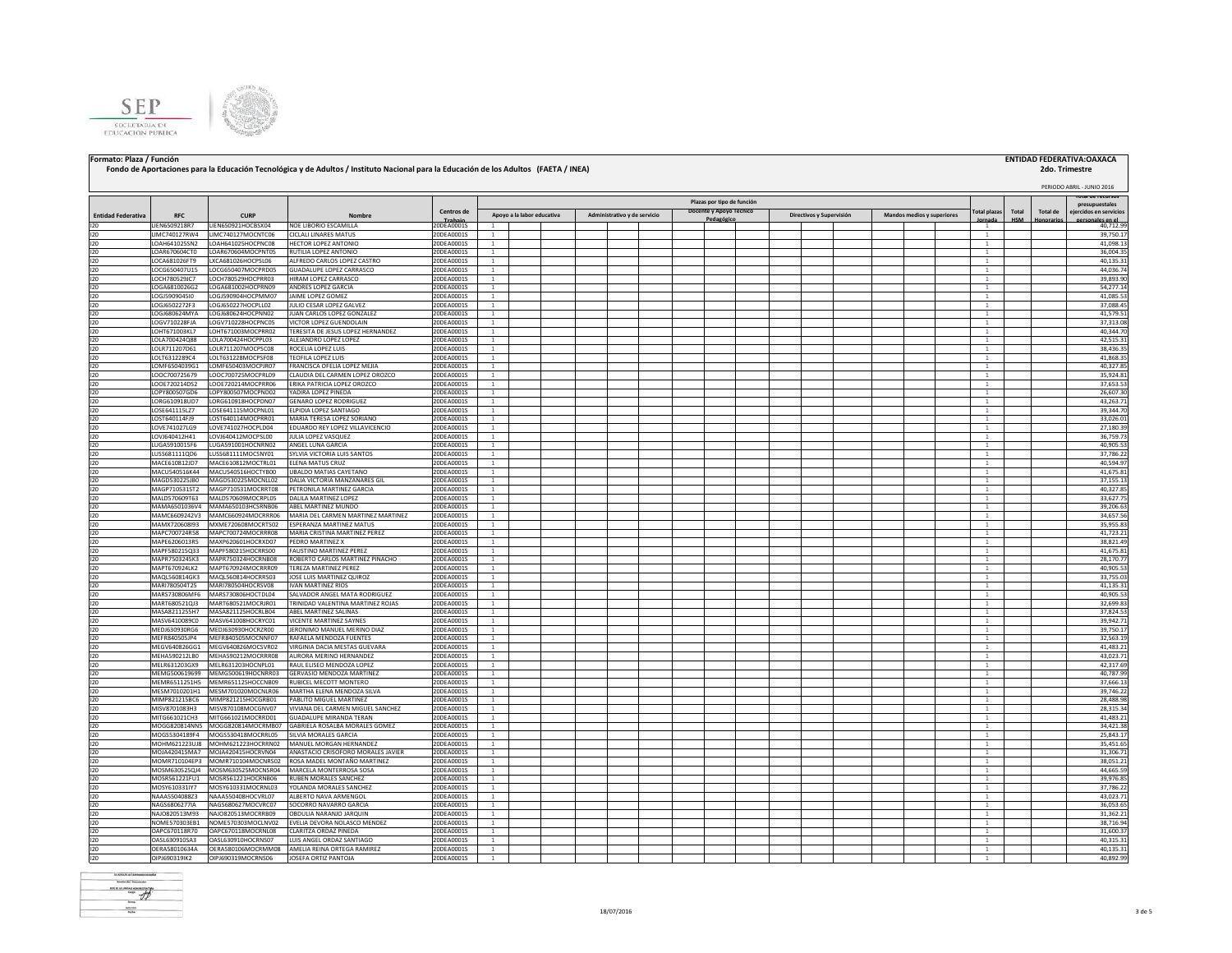



## **2do. Trimestre**

|                           |                                       |                                           |                                                                         |                          |                                                       |  |  |                              |  |  |           |  |  |                          |  |                                   |  |                        | PERIODO ABRIL - JUNIO 2016<br>rotar de recursos |                 |                                       |
|---------------------------|---------------------------------------|-------------------------------------------|-------------------------------------------------------------------------|--------------------------|-------------------------------------------------------|--|--|------------------------------|--|--|-----------|--|--|--------------------------|--|-----------------------------------|--|------------------------|-------------------------------------------------|-----------------|---------------------------------------|
|                           |                                       |                                           |                                                                         |                          | Plazas por tipo de función<br>Docente y Apoyo Técnico |  |  |                              |  |  |           |  |  |                          |  |                                   |  | presupuestales         |                                                 |                 |                                       |
| <b>Entidad Federativa</b> | <b>RFC</b>                            | <b>CURP</b>                               | Nombre                                                                  | Centros de<br>Trahai     | Apovo a la labor educativa                            |  |  | Administrativo y de servicio |  |  | Pedagógic |  |  | Directivos y Supervisión |  | <b>Mandos medios y superiores</b> |  | 'otal plazas<br>Iomada | Total<br>HSM                                    | <b>Total de</b> | ejercidos en servicios<br>lo no solcn |
| 120                       | OIPL630211I76                         | OIPL630211MOCRRR00                        | OURDES ORTIZ PEREZ                                                      | 20DEA0001S               |                                                       |  |  |                              |  |  |           |  |  |                          |  |                                   |  | -1                     |                                                 |                 | 41.675.81                             |
| 120                       | OIRE5802056H6                         | OIRE580205HOCRBD09                        | <b>DUARDO FELIPE ORTIZ ROBLES</b>                                       | 20DEA0001S               |                                                       |  |  |                              |  |  |           |  |  |                          |  |                                   |  | 1                      |                                                 |                 | 37.473.5                              |
| 120                       | OOCR650213L68                         | OOCR650213HOCRSB03                        | ROBERTO OROZCO CASTILLO                                                 | 20DEA0001S               |                                                       |  |  |                              |  |  |           |  |  |                          |  |                                   |  | $\mathbf{1}$           |                                                 |                 | 37,954.97                             |
| 120                       | OOLI721127RE9                         | OOLI721127MOCRPS05                        | <b>ISELA OROZCO LOPEZ</b>                                               | 20DEA0001S               |                                                       |  |  |                              |  |  |           |  |  |                          |  |                                   |  |                        |                                                 |                 | 41,345.98                             |
| 120                       | OOSV7305298M1                         | OOSV730529HOCRLR07                        | VIRGINIO GERMAN OROPEZA SALAZAR                                         | 20DEA0001S               | $\mathbf{1}$                                          |  |  |                              |  |  |           |  |  |                          |  |                                   |  | $\mathbf{1}$           |                                                 |                 | 32,563.19                             |
| 120                       | PACI710506QF6                         | PACI710506MOCSNS03                        | <b>ISABEL PASTOR CONTRERAS</b>                                          | 20DEA0001S               |                                                       |  |  |                              |  |  |           |  |  |                          |  |                                   |  | $\mathbf{1}$           |                                                 |                 | 32,737.6                              |
| 120                       | PALG790223FB4                         | PALG790223MOCCPV09                        | GIOVANNA PAOLA PACHECO LOPEZ                                            | 20DEA0001S               |                                                       |  |  |                              |  |  |           |  |  |                          |  |                                   |  | $\overline{1}$         |                                                 |                 | 28,791.2                              |
| 120                       | PAML7306075K6                         | PAML730607HOCDLS00                        | JOSE LUIS PADILLA MILAN                                                 | 20DEA0001S               | $\mathbf{1}$                                          |  |  |                              |  |  |           |  |  |                          |  |                                   |  | $\mathbf{1}$           |                                                 |                 | 39,942.7                              |
| 120                       | PAPN760114872                         | PAPN760114MOCTRL00                        | NELLY MINERVA PATIÑO PORRAS                                             | 20DEA0001S               | $\mathbf{1}$                                          |  |  |                              |  |  |           |  |  |                          |  |                                   |  | $\overline{1}$         |                                                 |                 | 44.499.89                             |
| 120                       | PARI7302013P1                         | PARI730201HOCCMG07                        | <b>IGNACIO PACHECO RAMIREZ</b>                                          | 20DEA0001S               | $\mathbf{1}$                                          |  |  |                              |  |  |           |  |  |                          |  |                                   |  | $\mathbf{1}$           |                                                 |                 | 28,202.8                              |
| 120                       | PECL551009399                         | PECL551009HOCXBS05                        | LUIS JAIME PEÑA CABALLERO                                               | 20DEA0001S               | $\mathbf{1}$                                          |  |  |                              |  |  |           |  |  |                          |  |                                   |  |                        |                                                 |                 | 53,232.4                              |
| 120                       | PEGA650720P30                         | PEGA650720MOCRRZ09                        | <b>AZALIA PEREZ GUERRA</b>                                              | 20DEA0001S               |                                                       |  |  |                              |  |  |           |  |  |                          |  |                                   |  |                        |                                                 |                 | 39,014.0                              |
| 120                       | PEGL650921NC8                         | PEGL650921HOCRRS04                        | LUIS ARTURO PEREZ GARCIA                                                | 20DEA0001S               |                                                       |  |  |                              |  |  |           |  |  |                          |  |                                   |  |                        |                                                 |                 | 53,597.76                             |
| 120                       | PEHR670102NS8                         | PEHR670102MOCRRS06                        | ROSA ELVA PEREZ HERNANDEZ                                               | 20DEA0001S               | <sup>1</sup>                                          |  |  |                              |  |  |           |  |  |                          |  |                                   |  | $\mathbf{1}$           |                                                 |                 | 38.096.4                              |
| 120                       | PELB541209TS6                         | PELB541209HOCRPR05                        | <b>BRAULIO PEREZ LOPEZ</b>                                              | 20DEA0001S               | <sup>1</sup>                                          |  |  |                              |  |  |           |  |  |                          |  |                                   |  | $\mathbf{1}$           |                                                 |                 | 53,255.57                             |
| 120                       | PELP621007PX6                         | PELP621007HOCRPD07                        | PEDRO MARCOS PEREZ LOPEZ                                                | 20DEA0001S               | <sup>1</sup>                                          |  |  |                              |  |  |           |  |  |                          |  |                                   |  | $\mathbf{1}$           |                                                 |                 | 41,579.51                             |
| 120                       | PELU6001079G5                         | PEXL600107HOCRXC02                        | LUCIANO JULIAN PEREZ X                                                  | 20DEA0001S               | $\mathbf{1}$                                          |  |  |                              |  |  |           |  |  |                          |  |                                   |  | $\mathbf{1}$           |                                                 |                 | 40.905.53                             |
| 120                       | PEPE620429G29                         | PEXP620429HOCRXD07                        | PEDRO PEREZ X                                                           | 20DEA0001S               |                                                       |  |  |                              |  |  |           |  |  |                          |  |                                   |  | $\mathbf{1}$           |                                                 |                 | 53,907.4                              |
| 120                       | ICM561128GZ3                          | PICM561128MOCNSR03                        | MARISELA PINEDA CASTILLO                                                | 20DEA0001S               |                                                       |  |  |                              |  |  |           |  |  |                          |  |                                   |  |                        |                                                 |                 | 40,295.7                              |
| 120                       | PIRM620327RA8                         | PIRM620327HOCNMD07                        | MODESTO PINEDA ROMERO                                                   | 20DEA0001S               |                                                       |  |  |                              |  |  |           |  |  |                          |  |                                   |  |                        |                                                 |                 | 200,844.09                            |
| 120                       | POCN690525Q68                         | POCN690525MCCTND06                        | NIDELVIA MARGARITA POOT CANUL                                           | 20DEA0001S               |                                                       |  |  |                              |  |  |           |  |  |                          |  |                                   |  | $\mathbf{1}$           |                                                 |                 | 45,230.98                             |
| 120                       | POVV6309058X8                         | POVV630905MOCBLR10                        | VIRGINIA SELIFLOR POBLANO VILLALOBOS                                    | 20DEA0001S               | $\overline{1}$                                        |  |  |                              |  |  |           |  |  |                          |  |                                   |  | $\sim$                 |                                                 |                 | 40,520.39                             |
| 120                       | RAAF6506115R3                         | RAAF650611MOCMZS03                        | <b>FAUSTINA RAMIREZ AZCONA</b>                                          | 20DEA0001S               |                                                       |  |  |                              |  |  |           |  |  |                          |  |                                   |  | $\mathbf{1}$           |                                                 |                 | 39,557.63                             |
| 120                       | RAAM6703046T9                         |                                           | RAAM670304MOCMNN08 MANUELA RAMIREZ ANTONIO                              | 20DEA0001S               | $\mathbf{1}$                                          |  |  |                              |  |  |           |  |  |                          |  |                                   |  | $\overline{1}$         |                                                 |                 | 41,558.2                              |
| 120                       | RABA5711301BA                         | RABA571130MOCMRN02                        | ANDREA RAMOS BURGUET                                                    | 20DEA0001S               | <sup>1</sup>                                          |  |  |                              |  |  |           |  |  |                          |  |                                   |  | $\mathbf{1}$           |                                                 |                 | 35,144.67                             |
| 120                       | RABO800823P97                         | RABO800823HOCMSS02                        | OSCAR DAMIAN RAMOS BUSTAMANTE                                           | 20DEA0001S               | $\overline{1}$                                        |  |  |                              |  |  |           |  |  |                          |  |                                   |  | $\overline{1}$         |                                                 |                 | 32,563.1                              |
| 120                       | RACA610804GA3                         | RACA610804HMCMSL02                        | ALBERTO RAMOS CASAS                                                     | 20DEA0001S               | $\mathbf{1}$                                          |  |  |                              |  |  |           |  |  |                          |  |                                   |  | $\mathbf{1}$           |                                                 |                 | 41.804.1                              |
| 120                       | RACD610701TU6                         | RACD610701MOCMRR07                        | DORA MARTHA RAMIREZ CRUZ                                                | 20DEA0001S               |                                                       |  |  |                              |  |  |           |  |  |                          |  |                                   |  | $\mathbf{1}$           |                                                 |                 | 46,718.45                             |
| 120                       | RALI650221AV2                         | RALI650221MDFMSS00                        | MARIA ISABEL RAMIREZ LUIS                                               | 20DEA0001S               |                                                       |  |  |                              |  |  |           |  |  |                          |  |                                   |  | $\mathbf{1}$           |                                                 |                 | 32,834.98                             |
| 120                       | RANE720804PU6                         | RANE720804HOCMCL06                        | ELEUTERIO RAMIREZ NICOLAS                                               | 20DEA0001S               |                                                       |  |  |                              |  |  |           |  |  |                          |  |                                   |  | $\mathbf{1}$           |                                                 |                 | 29,141.92                             |
| 120                       | RARM560721U6A                         | RARM560721HOCMDR05                        | MARCELINO RAMIREZ RODRIGUEZ                                             | 20DEA0001S               | $\overline{1}$                                        |  |  |                              |  |  |           |  |  |                          |  |                                   |  | $\mathbf{1}$           |                                                 |                 | 36,221.87                             |
| 120                       | RARV701114HY1                         | RARV701114MOCMMR06                        | VIRGINIA RAMIREZ RAMIREZ                                                | 20DEA0001S               | $\mathbf{1}$                                          |  |  |                              |  |  |           |  |  |                          |  |                                   |  | $\mathbf{1}$           |                                                 |                 | 42,544.25                             |
| 120                       | REPE631210J56                         | REPE631210MOCYRL02                        | FULALIA REYES PEREZ                                                     | 20DEA0001S               | -1                                                    |  |  |                              |  |  |           |  |  |                          |  |                                   |  | $\mathbf{1}$           |                                                 |                 | 36,583.21                             |
| 120                       | RERA700408KA5                         | RERA700408HOCYML07                        | ALBERTO BENEDICTO REYES RAMIREZ                                         | 20DEA0001S               | $\mathbf{1}$                                          |  |  |                              |  |  |           |  |  |                          |  |                                   |  | $\mathbf{1}$           |                                                 |                 | 44.661.22                             |
| 120                       | RERA830802                            | RERA830802MOCYYN06                        | ANGELA REYES REYES                                                      | 20DEA0001S               |                                                       |  |  |                              |  |  |           |  |  |                          |  |                                   |  | 1                      |                                                 |                 | 5,106.26                              |
| 120                       | RERF640714MT0                         | RERF640714HOCYMR06                        | FRANCISCO REYES RAMIREZ                                                 | 20DEA0001S               |                                                       |  |  |                              |  |  |           |  |  |                          |  |                                   |  |                        |                                                 |                 | 44,661.22                             |
| 120                       | RESE540714UM8                         | RESE540714HOCYNM03                        | <b>EMILIANO REYES SANTIAGO</b>                                          | 20DEA0001S               |                                                       |  |  |                              |  |  |           |  |  |                          |  |                                   |  |                        |                                                 |                 | 38,789.40                             |
| 120                       | RESU851127MC5                         | RESU851127HDFYNL09                        | ULISSES REYNA SANCHEZ                                                   | 20DEA0001S               |                                                       |  |  |                              |  |  |           |  |  |                          |  |                                   |  | $\mathbf{1}$           |                                                 |                 | 32,563.19                             |
| 120                       | RICA620505356                         | RICA620505MOCSRN09                        | ANGELA RIOS CRUZ                                                        | 20DEA0001S               | 1                                                     |  |  |                              |  |  |           |  |  |                          |  |                                   |  | $\mathbf{1}$           |                                                 |                 | 40,554.53                             |
| 120                       | RICF691004R13                         | RICF691004MOCSRR00                        | <b>FRANCISCA RIOS CRUZ</b>                                              | 20DEA0001S               | $\mathbf{1}$                                          |  |  |                              |  |  |           |  |  |                          |  |                                   |  | $\mathbf{1}$           |                                                 |                 | 30,790.9                              |
| 120                       | RIPM6406108C2                         | RIPM640610HOCSLR06                        | MARGARITO RIOS PALACIOS                                                 | 20DEA0001S               |                                                       |  |  |                              |  |  |           |  |  |                          |  |                                   |  | $\overline{1}$         |                                                 |                 | 45,285.6                              |
| 120                       | ROAI6903177G4                         | ROAI690317MOCDRR00                        | IRLANDA GERTRUDIS RODRIGUEZ ARAGON                                      | 20DEA0001S               |                                                       |  |  |                              |  |  |           |  |  |                          |  |                                   |  | $\mathbf{1}$           |                                                 |                 | 33.597.5                              |
| 120                       | ROCS5611184Q3                         | ROCS561118MOCDRR07                        | SERAFINA RODRIGUEZ CRUZ                                                 | 20DEA0001S               | $\mathbf{1}$                                          |  |  |                              |  |  |           |  |  |                          |  |                                   |  | $\mathbf{1}$           |                                                 |                 | 37,289.2                              |
|                           |                                       |                                           | <b>ELIZABET ROJAS X</b>                                                 |                          |                                                       |  |  |                              |  |  |           |  |  |                          |  |                                   |  |                        |                                                 |                 |                                       |
| 120                       | ROEL640123E63                         | ROXE640123MOCJXL06                        |                                                                         | 20DEA0001S               | $\overline{1}$                                        |  |  |                              |  |  |           |  |  |                          |  |                                   |  |                        |                                                 |                 | 39,365.0                              |
| 120                       | ROHM7109022HA                         | ROHM710902MOCSRR07                        | MIRNA GABRIELA ROSAS HERRERA                                            | 20DEA0001S               |                                                       |  |  |                              |  |  |           |  |  |                          |  |                                   |  |                        |                                                 |                 | 37,446.50                             |
| 120                       | ROSA680702F45                         | ROSA680702HOCSNB01                        | ABEL DE LA ROSA SANTOS                                                  | 20DEA0001S               | <sup>1</sup>                                          |  |  |                              |  |  |           |  |  |                          |  |                                   |  | $\mathbf{1}$           |                                                 |                 | 15,800.19                             |
| 120                       | ROVA720415948                         | ROVA720415MOCSLN05                        | ANA LILIA ROSALES VELASCO                                               | 20DEA0001S               | <sup>1</sup>                                          |  |  |                              |  |  |           |  |  |                          |  |                                   |  | $\mathbf{1}$           |                                                 |                 | 35,700.61                             |
| 120<br>120                | ECOMPORABINO<br><b>ROVI 500215KT2</b> | ROVH580406HOCSSM02<br>ROVI 500215HOCDLM09 | HUMBERTO JULIAN ROSETTE VASQUEZ<br><b>LAMBERTO RODRIGUEZ VILLASEÑOR</b> | 20DEA0001S<br>20DEA0001S | $\mathbf{1}$                                          |  |  |                              |  |  |           |  |  |                          |  |                                   |  | $\mathbf{1}$           |                                                 |                 | 36.189.79<br>41.033.93                |
|                           |                                       |                                           |                                                                         |                          | $\overline{1}$                                        |  |  |                              |  |  |           |  |  |                          |  |                                   |  | $\mathbf{1}$           |                                                 |                 |                                       |
| 120                       | RUCA661218PC4                         | RUCA661218HOCZRD05                        | ADOLFO RUIZ CORTES                                                      | 20DEA0001S               | -1                                                    |  |  |                              |  |  |           |  |  |                          |  |                                   |  | 1                      |                                                 |                 | 39,014.03                             |
| 120                       | RUGB6101106R8                         | RUGB610110HOCZRN06                        | <b>BENITO RUIZ GUERRA</b>                                               | 20DEA0001S               | -1                                                    |  |  |                              |  |  |           |  |  |                          |  |                                   |  | $\mathbf{1}$           |                                                 |                 | 34,149.17                             |
| 120                       | USE630122PI8                          | RUSE630122HOCZNP00                        | EPIFANIO ANTONIO RUIZ SANTIAGO                                          | 20DEA0001S               | -1.                                                   |  |  |                              |  |  |           |  |  |                          |  |                                   |  | 1                      |                                                 |                 | 32,563.1                              |
| 120                       | RUVR60030144A                         | RUVR600301MOCZLS07                        | ROSENDA LEONOR RUIZ VELASCO                                             | 20DEA0001S               |                                                       |  |  |                              |  |  |           |  |  |                          |  |                                   |  |                        |                                                 |                 | 38,903.0                              |
| 120                       | SAAM690615DK7                         | SAAM690615HOCNQG02                        | MIGUEL ANGEL SANCHEZ AQUINO                                             | 20DEA0001S               |                                                       |  |  |                              |  |  |           |  |  |                          |  |                                   |  |                        |                                                 |                 | 39,206.63                             |
| 120                       | SACG6309299K0                         | SACG630929HJCLRN06                        | GONZALO SALGADO CARBALLO                                                | 20DEA0001S               |                                                       |  |  |                              |  |  |           |  |  |                          |  |                                   |  | $\mathbf{1}$           |                                                 |                 | 32,023.08                             |
| 120                       | SACR540827448                         | SACR540827MOCLSS02                        | ROSALBA SALINAS CASTILLO                                                | 20DEA0001S               |                                                       |  |  |                              |  |  |           |  |  |                          |  |                                   |  | $\mathbf{1}$           |                                                 |                 | 39,465.38                             |
| 120                       | SADR851009V57                         | SADR851009HOCNVC08                        | RICARDO JAVIER SANTANA DAVILA                                           | 20DEA0001S               | $\mathbf{1}$                                          |  |  |                              |  |  |           |  |  |                          |  |                                   |  | $\sim$                 |                                                 |                 | 32,563.1                              |
| 120                       | SAFF701120411                         | SAFF701120MOCNNL09                        | <b>FELISA SANTANA FUENTES</b>                                           | 20DEA0001S               | $\mathbf{1}$                                          |  |  |                              |  |  |           |  |  |                          |  |                                   |  | $\overline{1}$         |                                                 |                 | 39,910.62                             |
| 120                       | SAGA640123TV4                         | SAGA640123MOCLIM08                        | AMELIA SALVADOR GIJON                                                   | 20DEA0001S               |                                                       |  |  |                              |  |  |           |  |  |                          |  |                                   |  | $\mathbf{1}$           |                                                 |                 | 35.700.61                             |
| 120                       | SAGA7006056G4                         | SAGA700605MOCBND04                        | ADELAIDA SABAH GENICO                                                   | 20DEA0001S               | $\overline{1}$                                        |  |  |                              |  |  |           |  |  |                          |  |                                   |  | $\mathbf{1}$           |                                                 |                 | 35,524.09                             |
| 120                       | SAGF5810277I0                         | SAGF581027HOCNRR04                        | <b>FRUMENCIO SANTIAGO GARCIA</b>                                        | 20DEA0001S               |                                                       |  |  |                              |  |  |           |  |  |                          |  |                                   |  |                        |                                                 |                 | 43,665.5                              |
| 120                       | SAGR651023746                         | SAGR651023HOCNML05                        | RAUL SANTIAGO GOMEZ                                                     | 20DEA0001S               |                                                       |  |  |                              |  |  |           |  |  |                          |  |                                   |  |                        |                                                 |                 | 41.098.1                              |
| 120                       | SAHJ7012204J7                         | SAHJ701220HOCNRN00                        | JUAN JOSE SANTIAGO HERNANDEZ                                            | 20DEA0001S               | $\overline{1}$                                        |  |  |                              |  |  |           |  |  |                          |  |                                   |  | $\mathbf{1}$           |                                                 |                 | 41,338.13                             |
| 120                       | SAJA680204QI9                         | SAJA680204HOCNRN09                        | ANDRES SANCHEZ JARQUIN                                                  | 20DEA0001S               | <sup>1</sup>                                          |  |  |                              |  |  |           |  |  |                          |  |                                   |  | $\mathbf{1}$           |                                                 |                 | 40,392.03                             |
| 120                       | SALU7003208L4                         | SAXL700320MOCNXZ06                        | LUZ MARIA DOLORES SANCHEZ X                                             | 20DEA0001S               | -1                                                    |  |  |                              |  |  |           |  |  |                          |  |                                   |  | 1                      |                                                 |                 | 36,128.65                             |
| 120                       | SAMJ6612273N1                         | <b>SAMI661227HOCNIN09</b>                 | IUAN PASCUAL SANTIAGO MEIIA                                             | 20DEA0001S               | $\overline{1}$                                        |  |  |                              |  |  |           |  |  |                          |  |                                   |  | $\mathbf{1}$           |                                                 |                 | 40.712.99                             |
| 120                       | SAMM6312263CA                         | SAMM631226MOCNRR01                        | MARINA MA DE LA LUZ SANTIAGO MARTINEZ                                   | 20DEA0001S               | 1                                                     |  |  |                              |  |  |           |  |  |                          |  |                                   |  | 1                      |                                                 |                 | 38,903.06                             |
| 120                       | SAMR730519K81                         | SAMR730519HOCNNB00                        | RUBEN MARCIAL SANCHEZ MENDOZA                                           | 20DEA0001S               | 1                                                     |  |  |                              |  |  |           |  |  |                          |  |                                   |  | $\mathbf{1}$           |                                                 |                 | 34,969.83                             |
| 120                       | SAOC681124JL7                         | SAOC681124HOCNRR07                        | CRISOFORO ALEJANDRO SANTIAGO ORTIZ                                      | 20DEA0001S               |                                                       |  |  |                              |  |  |           |  |  |                          |  |                                   |  |                        |                                                 |                 | 41,483.21                             |
| 120                       | SAPL391210D19                         | SAPL391210MOCNLR08                        | LORETO GRACIELA SANTIAGO PALMA                                          | 20DEA0001S               |                                                       |  |  |                              |  |  |           |  |  |                          |  |                                   |  |                        |                                                 |                 | 35,323.2                              |
| 120                       | SAPR650531A23                         | SAPR650531MOCNRY04                        | REYNA VIRGEN SANTIAGO PEREZ                                             | 20DEA0001S               |                                                       |  |  |                              |  |  |           |  |  |                          |  |                                   |  | $\mathbf{1}$           |                                                 |                 | 40,905.5                              |
| 120                       | SARA7108245N0                         | SARA710824MDFNMR01                        | AUREA AIDA SANCHEZ RAMIREZ                                              | 20DEA0001S               |                                                       |  |  |                              |  |  |           |  |  |                          |  |                                   |  | $\overline{1}$         |                                                 |                 | 33,368.1                              |
| 120                       | SARG681003E78                         |                                           | SARG681003MOCNSS02 GISELA SANDOVAL ROSALES                              | 20DEA0001S               | $\mathbf{1}$                                          |  |  |                              |  |  |           |  |  |                          |  |                                   |  | $\overline{1}$         |                                                 |                 | 38,821.49                             |
|                           |                                       |                                           |                                                                         |                          |                                                       |  |  |                              |  |  |           |  |  |                          |  |                                   |  |                        |                                                 |                 |                                       |